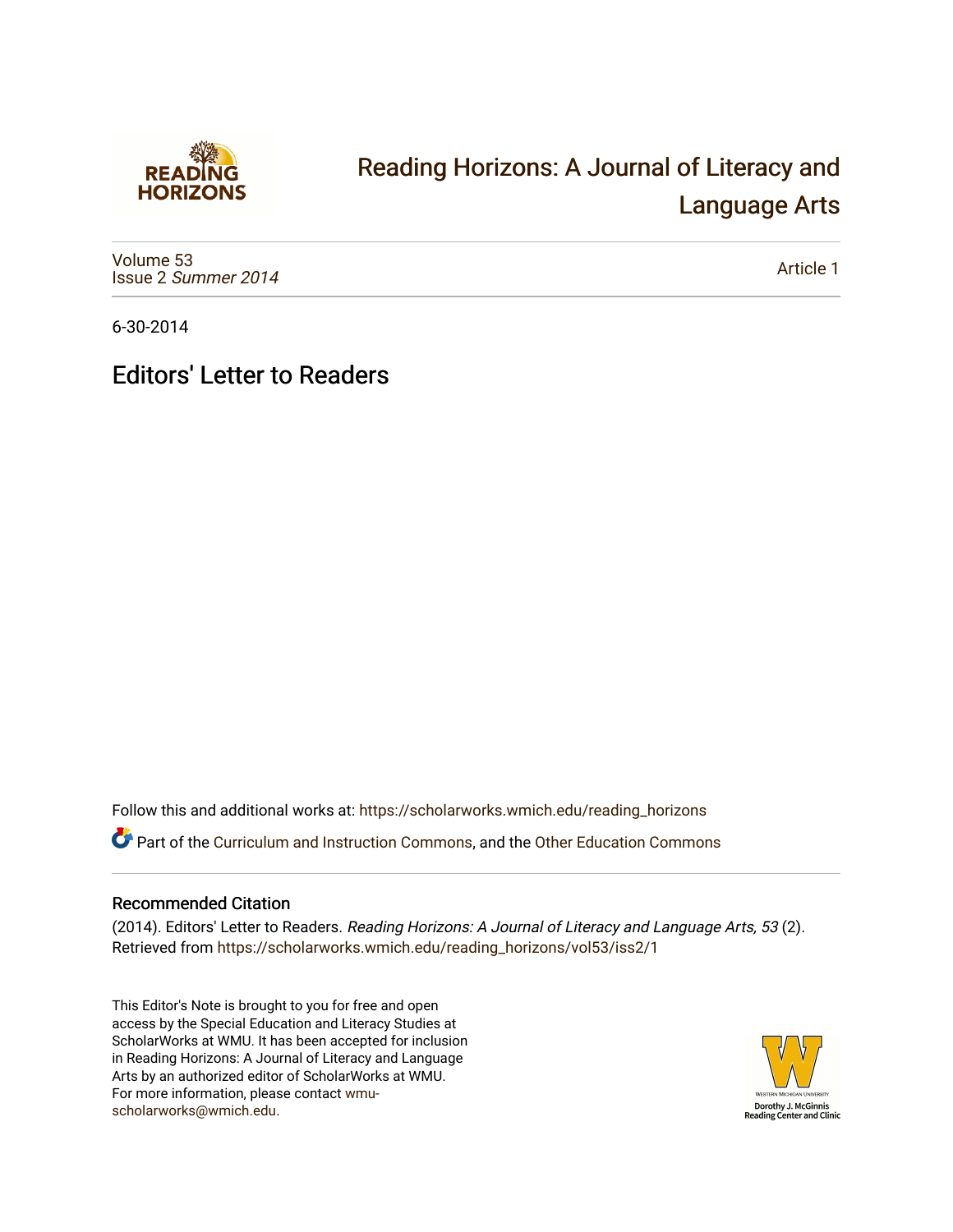

Dear Readers,

It has been only a few short months since we took over as the new co-editors of Reading Horizons. The learning curve has been steep, but we are excited to say that things are moving ahead with impressive speed. We wanted to share with you an exciting development for Reading Horizons. The editors and staff are preparing for Reading Horizons to transition to an open access journal beginning in January 2015. The journal will continue to be issued in print until then, but in the next year, everyone will also be able to access all articles online at the following location: http://scholarworks.wmich.edu/reading horizons. The only articles, which cannot yet be accessed at this site, are those which have been published in the past two years.

Some may be wondering how transitioning to an open access format may affect publishing in our journal. We are pleased to share that even though we are becoming a fully open access journal, we are not charging a publication fee to authors. As well, we remain a double blind peer reviewed journal. By becoming an open access journal, authors will be able to reach a much wider audience. We have been receiving a number of high quality submissions, and we look forward to receiving more in the upcoming year.

In this issue, we are pleased to share four peer reviewed articles that explore issues of supporting readers and learners from a number of perspectives. First, author Molly Ness' article entitled "Helping Elementary Teachers to Think Aloud" describes how 31 teachers learned to use the think aloud strategy to effectively support readers in their graduate course. The article provides wonderful details from actual transcripts to demonstrate what an effective think aloud might look like, and when, and how to implement the strategy during instruction. Second, author Aimee Papola-Ellis addresses text complexity and provides insight regarding how factors such as interest and background knowledge about a topic impact how challenging a text may be. The article provides food for thought regarding how lack of experience or prior exposure to information can make a text more challenging for different readers. Third, authors Wilson, Prior, and Martinez provide a thought provoking examination of how second graders interpret characters in picture book illustrations. Close inspections of picture books reveal the rich and varied ways in which visual text contributes to the development of characters (as well as other